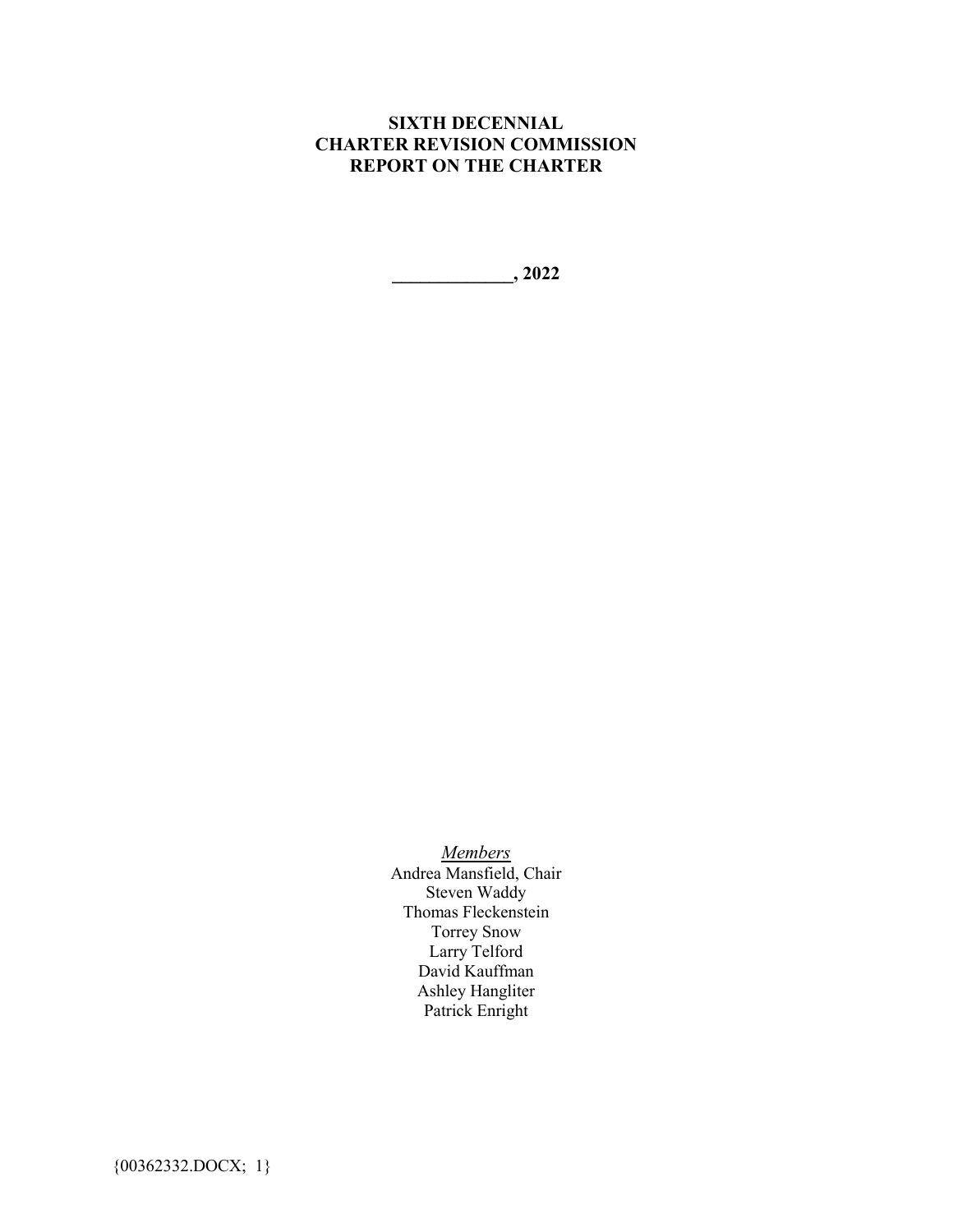### **Introduction**

Section 1203 of the Anne Arundel County Charter requires the Anne Arundel County Council to appoint a Charter Revision Commission ("CRC") at or before its first annual legislative session following the publication of each decennial census of the population of the United States "for the purpose of making a comprehensive study of County government and the updating of its Charter where necessary". The Commission is also required to "report to the Council their findings and recommendations, together with drafts of any recommended revisions of the Charter, within twelve months after their appointment."

Resolution No. 50-21 of the Anne Arundel County Council, passed on October 4, 2021, appointed the following individuals to serve as the Charter Revision Commission: Steven Waddy, Thomas Fleckenstein, Torrey Snow, Andrea Mansfield, Larry Telford, David Kauffman, and Ashley Hangliter. The Resolution directs the CRC to issue a report of its findings and recommendations on redistricting by December 31, 2021. This Commission submitted a preliminary statement on redistricting on , 2021, and a final report with recommendations on redistricting on \_\_\_\_\_\_\_\_, 2022. Subsequent to his appointment and the issuance of the redistricting report, Mr. Kauffman moved out of the County, and, by Resolution 8-22 adopted on April 18, 2022, the Council appointed Patrick Enright to serve on the Commission in his stead.

The Council passed Resolution 54-21 on October 18, 2021, which requested that the Commission include 16 issues on its agenda "for in-depth study and to make recommendations". During meetings, including meetings on and , at which public testimony was received, the Commission has reviewed the entire County Charter, with particular attention to the 16 issues identified by the Council Resolution. This report includes the Commission's position on each of the 16 issues and drafts of recommended Charter amendments.

## **Comments and Recommendations on Issues Presented in Resolution 54-21**

## **Issue 1: Examine the benefits of increasing the number of Councilmanic districts. (Charter Sections 201 and 206.)**

### **Recommendation: No change.**

This Commission reviewed data from other Maryland counties that included total population, number of councilmanic districts, and population in each councilmanic district, and compared it to the same data for Anne Arundel County. A copy of the chart prepared and provided by the Office of Law is attached to this Report. This Commission concluded that, when compared to other Maryland jurisdictions, the number of citizens in each district is as good as, if not better than, the number of citizens in other counties' councilmanic districts. Therefore, the Commission concludes there does not appear to be an urgent need for change to the number of councilmanic districts at this time.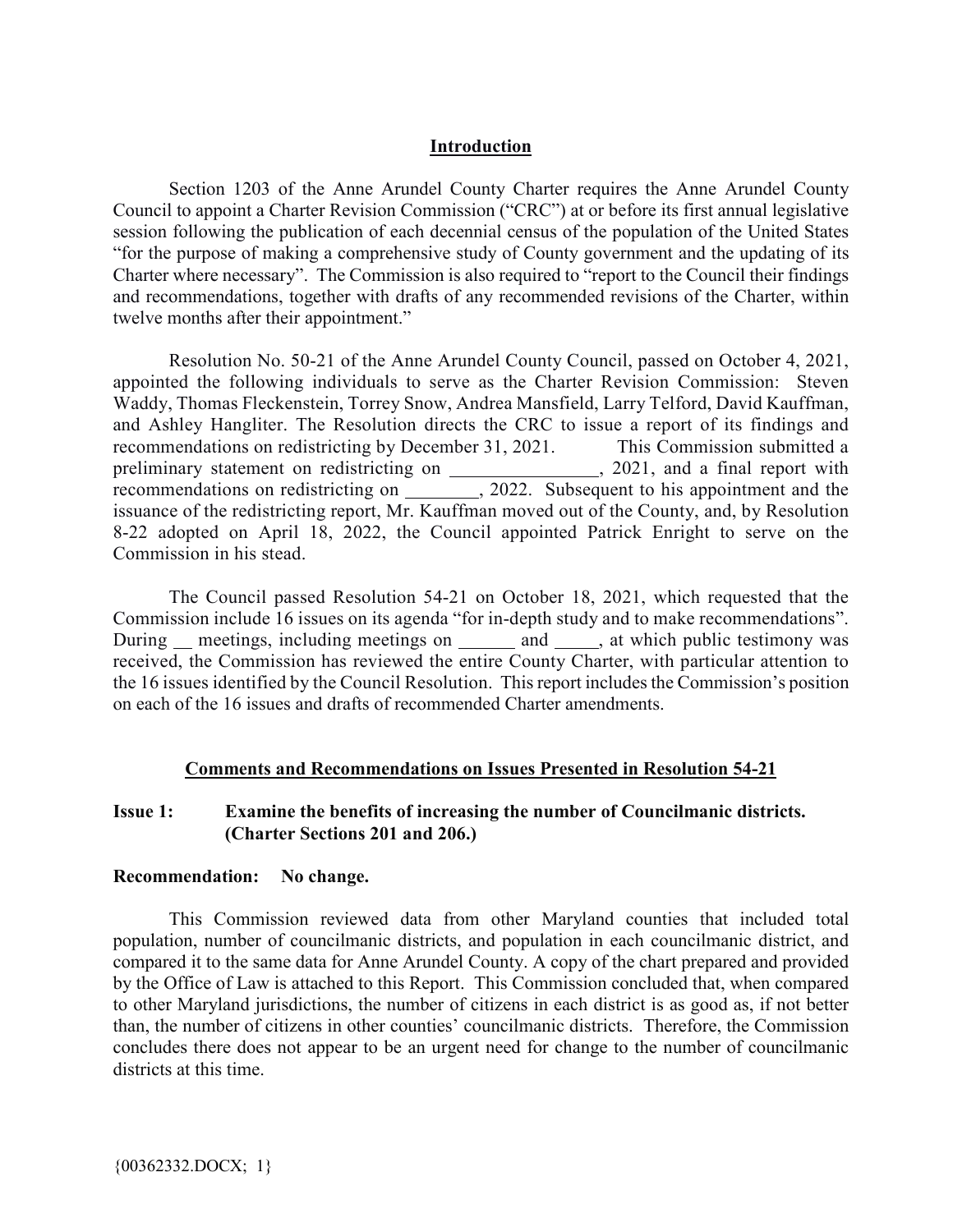## **Issue 2: Examine allowing members of the County Council to serve in office for three full consecutive four-year terms. (Charter Section 203.)**

### **Recommendation: Change, but note pension implications.**

The Commission reviewed this issue and determined that three full consecutive terms should be permitted and would be consistent with other jurisdictions. Of the Charter counties, Baltimore, Cecil, Dorchester, Harford, Talbot, and Wicomico have no term limits. Howard and Montgomery County have limits of three full terms or two full terms and part of a third term. Frederick County has a three term limit. The only other Charter county with a two term limit is Prince George's County. All terms for the Charter counties are 4 years.

The Commission did note, however, that increasing term limits may result in implications for the pension system and eligibility for retiree health benefits. Councilmembers are participants in the Employees' Retirement Plan. (See County Code, §§ 5-3-101, et seq.). A Councilmember whose first term begins after December 1, 2014, vests in the plan upon completion of actual plus transferred service totaling 10 years. (§ 5-3-301(a)(3)). A Councilmember who serves two 4-year terms and does not have transferred service would not vest in the plan after completion of those two terms. Upon leaving County service at the end of the second term, the Councilmember would receive the Councilmember's contributions into the plan  $(\xi$  5-3-301(e)(1)), and would not be entitled to a retirement benefit or retiree health benefits.

If Councilmembers become eligible to serve three 4-year terms, then a Councilmember who serves all three terms (or at least 10 years over three terms) would be eligible to retire under the plan and to receive a pension benefit upon retirement, and may be entitled to retiree health benefits as described in § 6-1-308 of the County Code. The Commission takes no position on this pension and benefit eligibility, but it wanted to bring it to the attention of the Council for its consideration.

Suggested language to change Charter Section 203 is attached as part of Appendix A.

- **Issue 3: Evaluate salaries and retirement benefits for members of the County Council. (Charter Section 204.) (See § 2-2-101, 2-2-102, and 3-9-101 of the County Code.) Issue 4: Examine whether the role of members of the County Council should be considered full-time and if the salaries of members of the County Council should be increased to reflect actual hours worked. (No corresponding Charter Section.)**
- **Issue 5: Evaluate, if members of the County Council were full-time, whether they should be allowed to maintain secondary employment.**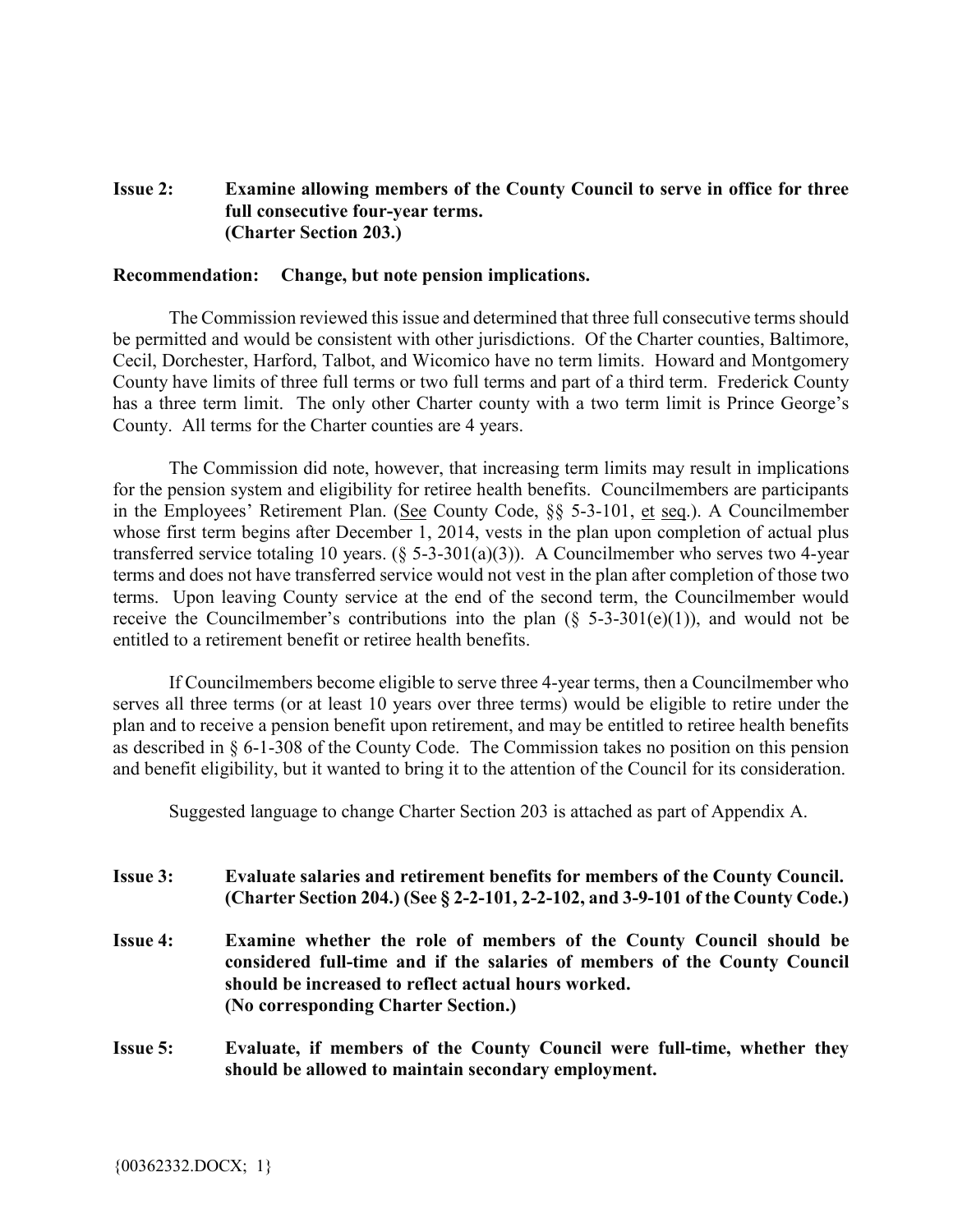## **(No corresponding Charter Section, but see Charter Section 204, Article 35 of the State Constitution, and §§ 7-5-102 through 7-5-104 of the County Code.)**

## **Recommendation: No change other than a modification of Charter Section 204 to remove the outdated reference to the dollar amount of Councilmember salaries.**

The Commission considered these issues but felt that they were outside the scope of a review of the Charter. Charter Section 204, as adopted in 1964, set the initial compensation for the members of the County Council at \$2,100 per year. It is interesting to note that, at that time, compensation for the General Assembly was \$1,800 per year, and for Baltimore County Councilmembers was \$3,000 per year. Initiatives to increase salaries for members of those two bodies had been defeated in 1962.

The State later enacted §10-302 of the Local Government Article of the State Code, which provides for the establishment by ordinance of a commission to recommend compensation and allowances for the members of a county legislative body. If such a commission is created, then it is required to submit a recommendation for salary and allowances to the County Council within 15 days after the beginning of the fourth year of a term. The Council may accept, reject, or reduce the commission's recommendation, but it may not increase any recommendation. The compensation or allowances may not be less than provided for in the county's Charter. The Salary Standards Commission was created by County ordinance (see § 3-9-101 of the County Code), and fulfills the function of recommending salary and allowance changes for Councilmembers as contemplated under State law. The Commission does recommend that the outdated reference to \$2,100 per annum be replaced with more general language recognizing that the salary shall be in accordance with the recommendations of the Salary Standard Commission that are adopted by the County Council. The suggested language is included in Appendix A.

It should be noted that there is no provision in the Charter that discusses whether being a Councilmember is a full-time position. However, the Charter Board of Anne Arundel County did state that "members of the Council will not devote full time to their duties". It noted the approximate 30-day annual session in May, as well as the monthly meetings, both described in Charter Section 208. That being said, the Salary Standards Commission may take into consideration the demands of the position and the number of hours that are required to fulfill the function of the position into consideration in making its salary and allowance recommendations.

Currently, the Charter does not generally address the ability of Councilmembers to hold secondary employment, regardless of their status as full-time or part-time. The State Constitution, Article 35 prevents a councilmember from holding "more than one "office of profit". An "office of profit" generally requires an oath, and involves an exercise of some portion of the sovereignty of the state. Similarly, the Charter prohibits a Councilmember from "holding any other office, position, or employment for compensation or profit of or under the County government, or any State or Federal government office, except for service with a reserve component of the United States Armed Forces."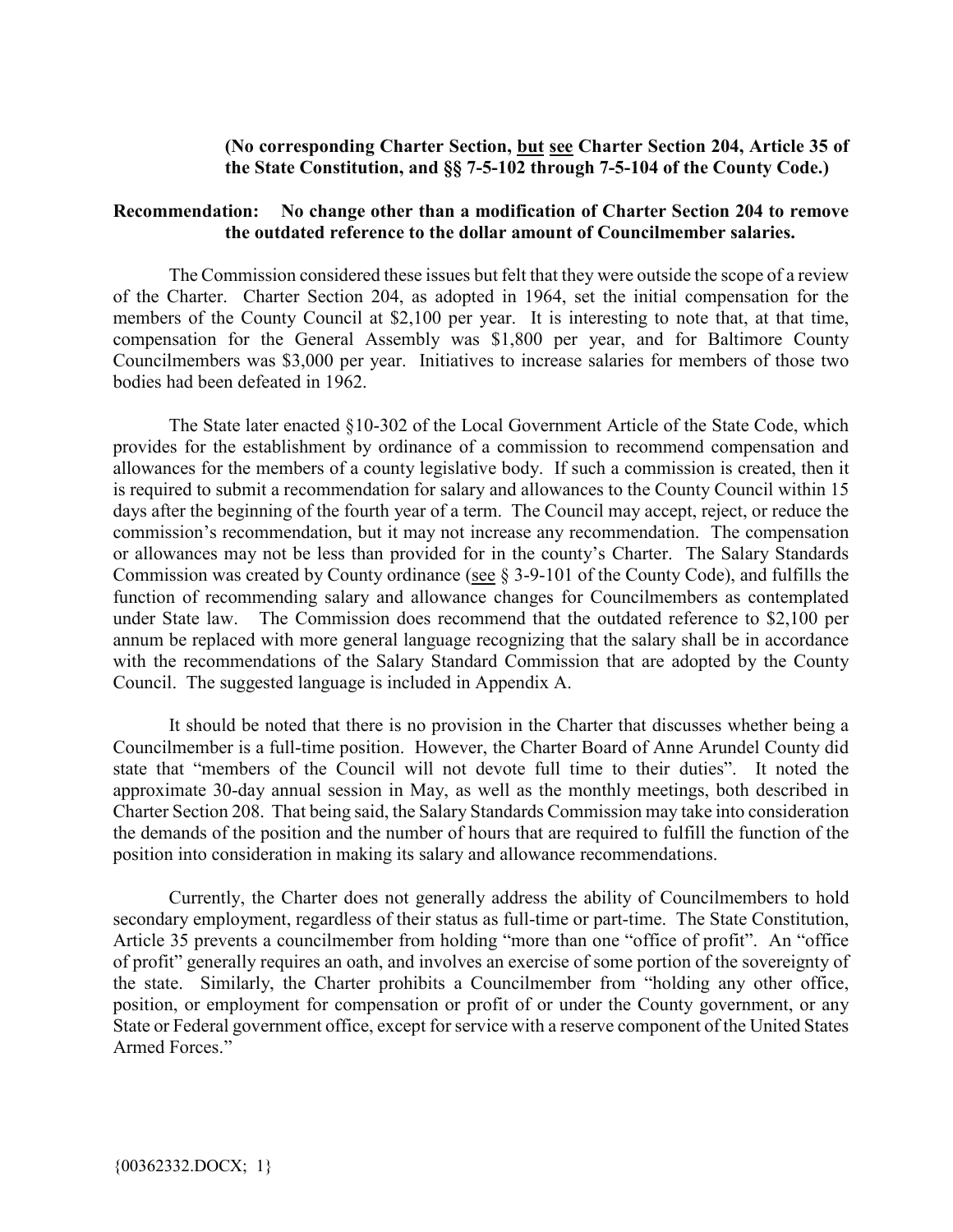Otherwise, secondary employment is an ethics issue. See §§ 7-5-102 through 7-5-104 of the County Code. These provisions of the County's ethics law describe employment relationships that are prohibited. These are based on the secondary employer's relationship with the employee and the County and not the full- or part-time nature of employment. The Commission does not feel that secondary employment of Councilmembers is an issue that needs to be further addressed in the Charter.

- **Issue 6: Evaluate allowing the County Council to increase or amend items in the budget. (Charter Section 709 (can decrease but not increase budget items); see also Charter Section 812 (must fund arbitration awards), § 5-102(c) of the Education Article of the State Code (may restore County Executive's cuts to the budget requested by the Board of Education), and Maryland Constitution, Article 2, § 17 and Article 3, § 52(c) of the State Constitution (similar provisions of the State budget process).)**
- **Issue 7: Evaluate allowing the County Council to introduce bond initiatives to be placed on the ballot. (No corresponding Charter Section, but see Charter Section 705 as to formulation of the capital budget and capital program, and Charter Sections 719 through 721 as to County-issued bonds.)**

## **Recommendation: No change.**

The Commission reviewed these issues and concluded that the budget should continue to be a collaborative effort. Therefore, it recommends no changes to the Charter.

The County has what is known as an "executive budget system". The County Executive proposes the budget, and the County Council may amend the budget by decreasing proposed items, but it cannot increase any items with two exceptions. First, Charter Section 812 requires the County to fund binding arbitration awards for law enforcement and uniformed firefighter bargaining units. Thus, if the County Executive fails to do so, the Council could amend the budget to comply with this requirement.

Second, under State law, if the County Executive proposes a budget that does not include the full funding requested by the Board of Education, the Council may fully fund those requests to the extent not funded by the County Executive. The Council may not increase the budget of the Board of Education beyond those funding requests. (See  $\S$  5-102(c) of the Education Article of the State Code).

The Commission reviewed information about the budget systems in other Maryland Charter counties, as well as the State. Baltimore, Cecil, Frederick, Harford, Howard, and Wicomico Counties have similar provisions to Anne Arundel County and do not permit their Councils to increase budget items recommended by their County Executives. Montgomery, Prince George's, and Talbot Counties allow budget item increases by their Councils.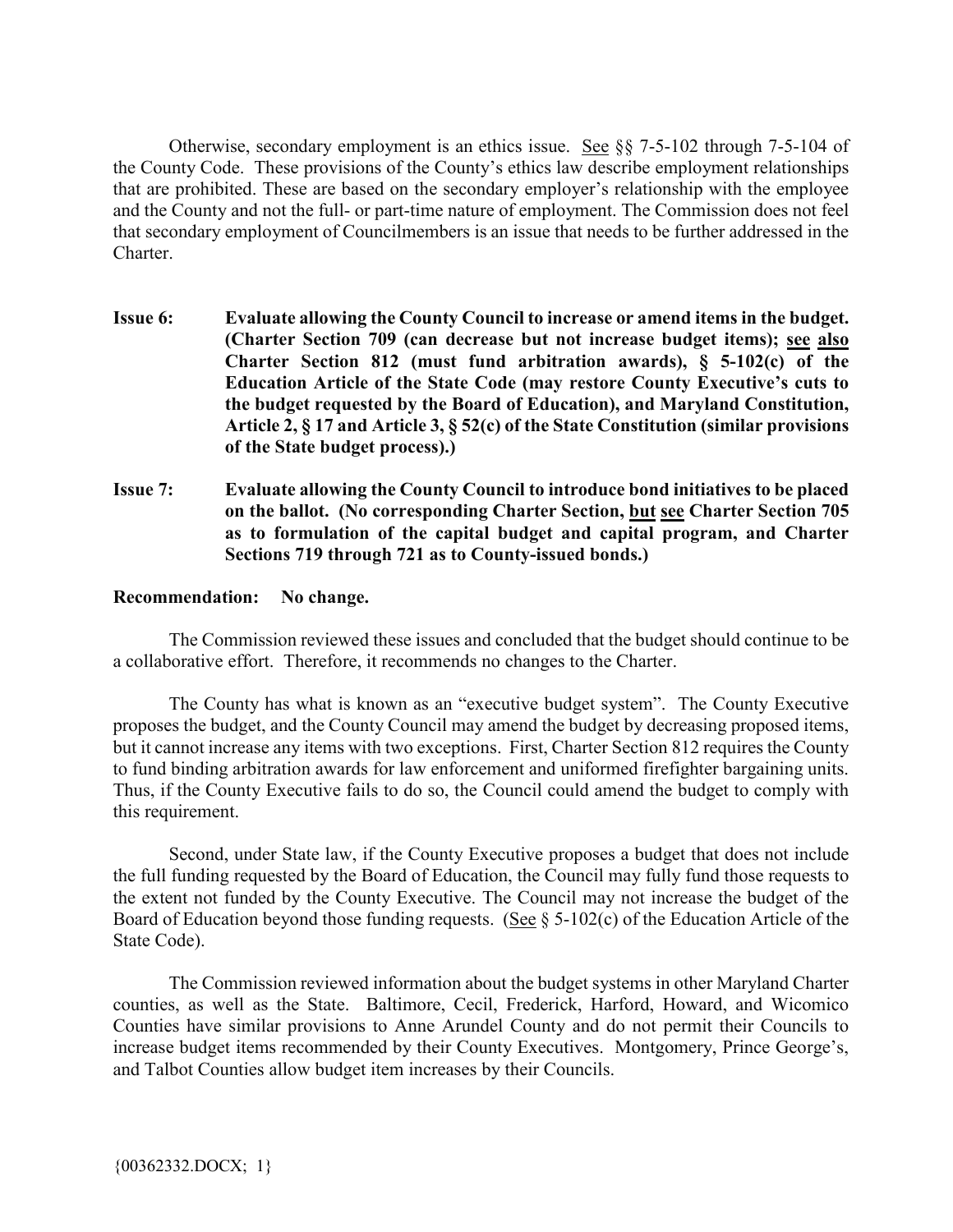The State has a similar executive budget system. Currently, the General Assembly may increase items in the budget proposed by the Governor only if they relate to the General Assembly or the judiciary. They can decrease any item in the proposed budget. Beginning in fiscal 2024, the General Assembly may also decrease items proposed for the executive branch so long as the total appropriation for the executive branch does not exceed the total appropriation for the executive branch that has been proposed by the Governor. (Maryland Constitution, Article 3, § 52(6), as amended by 2020 Maryland Laws Ch. 645 (Senate Bill 1028).).

The framers of the County Charter "felt it essential to prohibit the County Council from increasing any item in the current expense or capital budget submitted to the legislative body for action. It would ludicrous for the County Executive to spend more than . . . originally estimated was the most . . . needed to do the job." After reviewing the historic information and the information related to the State and other counties, the Commission concludes that there should be no change to this aspect of the budget process.

Issue 7 appears to be related to Issue 6 in that it seems to seek exploration of allowing the County Council to add projects to the budget that would require the issuance of County bonds. Charter Section 705 describes the multi-step process required to formulate the capital budget and capital program, which includes review and recommendations by the Office of Planning and Zoning and the Planning Advisory Board. Charter Sections 719 through 721 relate to County-issued bonds, including a borrowing limitation of 10% of the assessable base of the County. The capital budget and program is part of the budget presented to the Council, and the Council may cut funds from proposed capital projects. The Commission feels that the collaborative executive budget system should continue as it applies to the capital budget and bond funded projects.

## **Issue 8: Examine the benefit of allowing Councilmanic districts to be eligible for grants under the Community Benefit Program. (No corresponding Charter Section.)**

### **Recommendation: No change.**

There is no Charter provision relating to grants under the Community Benefit Program. This program is authorized and described under § 4-11-109 of the County Code. Its purpose is "assisting incorporated nonprofit community associations and other incorporated nonprofit organizations to upgrade or improve their subdivisions or communities". The community associations and other organizations must be active in certain defined areas of the County. The Commission concluded that this was not a Charter issue, but that any change to the program to expand its scope or to include Council input could be achieved through legislation.

## **Issue 9: Evaluate placing a limit on the local income tax rate in Anne Arundel County. (No corresponding Charter Section.)**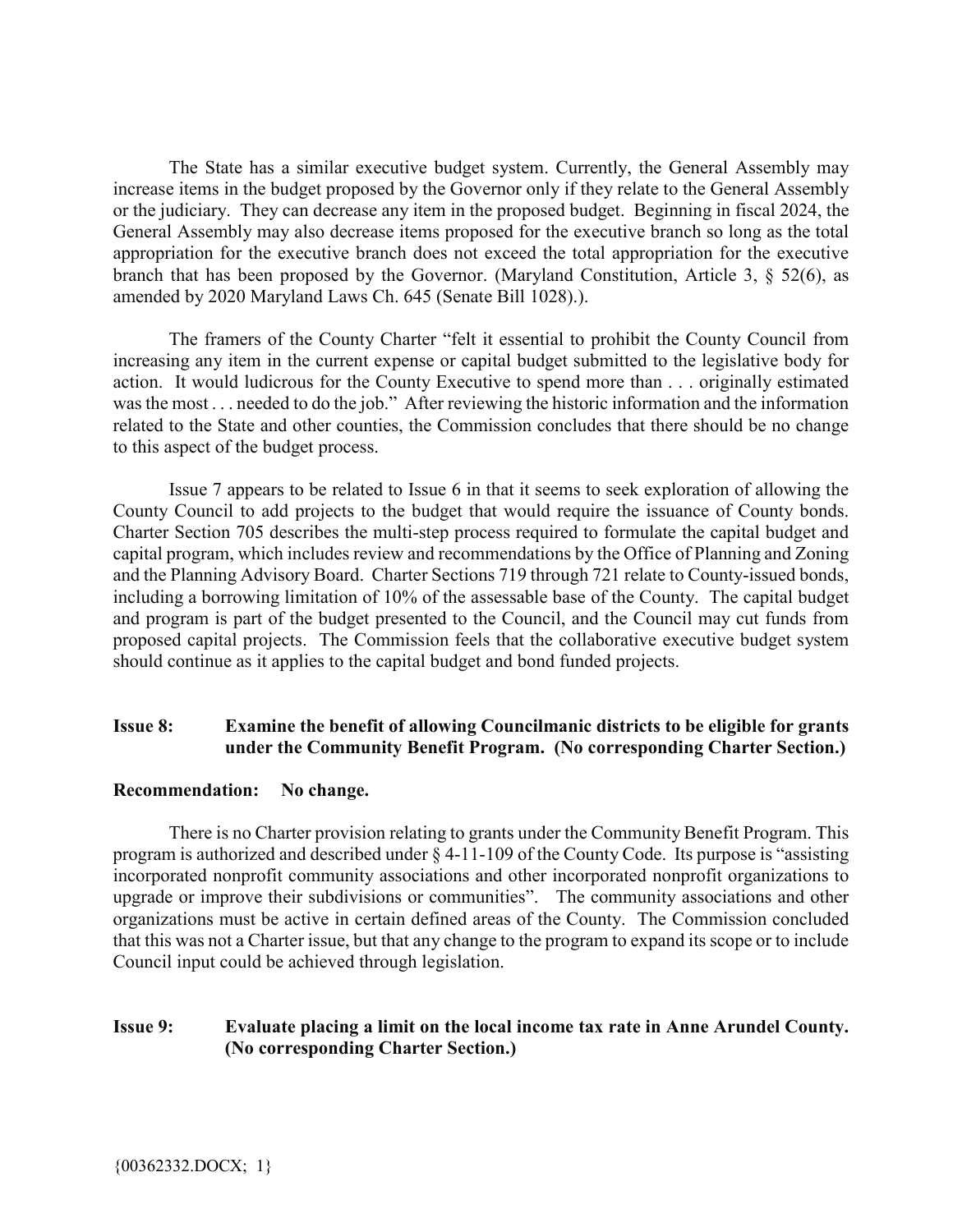### **Recommendation: No change.**

After looking at income tax rates in other counties and the State enabling legislation for local income taxes, the Commission recommends no change.

Section 10-106 of the Maryland Tax-General Article sets minimum and maximum rates for a county income tax imposed on an individual's Maryland taxable income. The minimum rate is 2.25%, and the maximum rate is 3.20%. The County rate as set in § 4-4-101 of the County Code is  $2.81\%$  $2.81\%$  $2.81\%$ .<sup>1</sup> Because maximum and minimum rates are set by State law, the Commission found no reason for the Charter to be modified to impose a maximum rate.

- **Issue 10: Examine the powers of the Fire Chief to oversee and regulate riding members of volunteer fire companies in Anne Arundel County. (Charter Sections 545 and 547.)**
- **Issue 11: Evaluate Section 547 of the Charter as it applies to volunteer fire companies and any entities under which they operate.**

### **Recommendation: No changes.**

The Commission spent significant time gathering information on and evaluating these two issues. They heard from the Fire Chief and from representatives of the County Volunteer Firefighters' Association. They reviewed § 12-1-203 of the County Code that provides that the County shall reimburse a volunteer fire company for operational expenses consistent with a budget adopted by the company and approved by the County if the company has executed a reciprocity agreement. That section also provides that the agreement shall delineate the County's authority in matters concerning command and control, staffing, operational readiness, and dispute resolution. The Commission also reviewed the reciprocity agreement forms that are utilized by the County.

The major area of discussion was this sentence in Section 547: "Nothing herein shall permit the Fire Chief to participate in the corporate affairs of any volunteer fire company." Specifically, the Commission looked at the issue of what constitutes "corporate affairs" of a volunteer company. This sentence was included in the original Charter adopted for the County. Before the Charter was adopted, there was no County Fire Department, and all fire suppression services were provided by 23 volunteer fire companies.

After consideration of these issues, the Commission concludes that the matters raised by Issues 10 and 11 are best addressed through legislation or operating agreements, or both, and not in the Charter.

<span id="page-6-0"></span><sup>&</sup>lt;sup>1</sup> Effective January 5, 2022, a change to § 10-106 of the Tax-General Article of the State Code permits counties to apply their tax rates on a bracket basis. Pending County Bill 47-22 would apply a rate of 2.70% to income between \$1 and \$50,000, and 2.81% to income over \$50,000.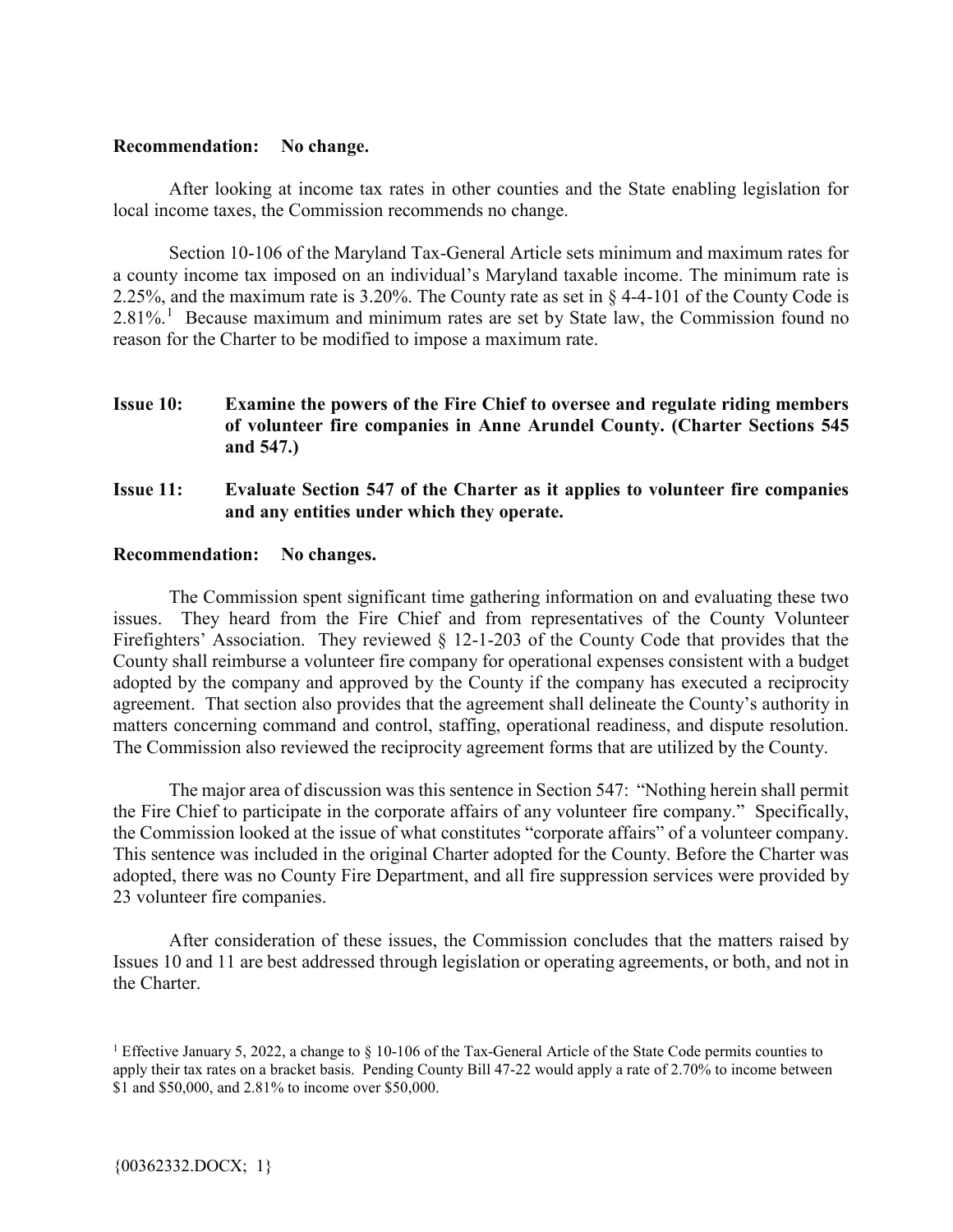## **Issue 12: Evaluate the benefit of authorizing a local fire tax for funding the Fire Department. (No corresponding Charter Section, but see Charter Section 718.)**

#### **Recommendation: No change.**

There is no Charter provision relating to a "fire tax". However, the Commission was directed to and considered the comments of the framers of the Charter relating to Section 718 of the Charter, "Composition and limitation upon county funds and levies; special taxes; bond obligation.". The framers indicated that this was the section that was the most researched, discussed, and deliberated. The framers passionately and steadfastly concluded that "all County revenues should be paid into and appropriated out of one fund and that tax revenues should not be dedicated at their source:

> Such dedication of such tax limits inhibits and destroys the concept of the budget process. The budget function is one of planning, of looking ahead at the financial requirements of the coming year and the years ahead. It is the assigning of dollar signs to programs of work and the balancing of competing demands for money. If there is no work to be done, there is obviously no need for money. The basis for the budget is first, therefore, to determine what work is to be done how much work is to be done, when it is to be done, how it is to be done and by whom. In Anne Arundel County the enactment of special tax laws and the dedication of State received funds has completely destroyed the budget making process as it is known in modern municipal government. A dedication of receipts fo[r] specific functions from the State in advance of receipts therefor and the establishment of special taxes for specific purposes do not take into consideration the work program needs of that particular function.

This statement of policy resulted in an identification of permissible special funds, such as utility assessments, special taxing district assessments, funds held by the County as trustee, and bond proceeds, and the further instruction that all other revenues and receipts of the County be paid into and appropriated out of a general fund "which shall be the primary fund for the financing of current expenses for the conduct of County business." (Charter Section 718(b)).

Based on this history, the Commission concludes that no Charter change should be made to allow a fire tax.

| <b>Issue 13:</b> | Examine allowing the use of an emergency ordinance to address a situation that |
|------------------|--------------------------------------------------------------------------------|
|                  | needs immediate action. (Charter Sections 208(d) and 307(i)).                  |

**Issue 14: Evaluate Sections 208 and 307 as they apply to emergency ordinances and what could be done to improve the procedures for passing emergency ordinances. (Charter Sections 208(d) and 307(i)).**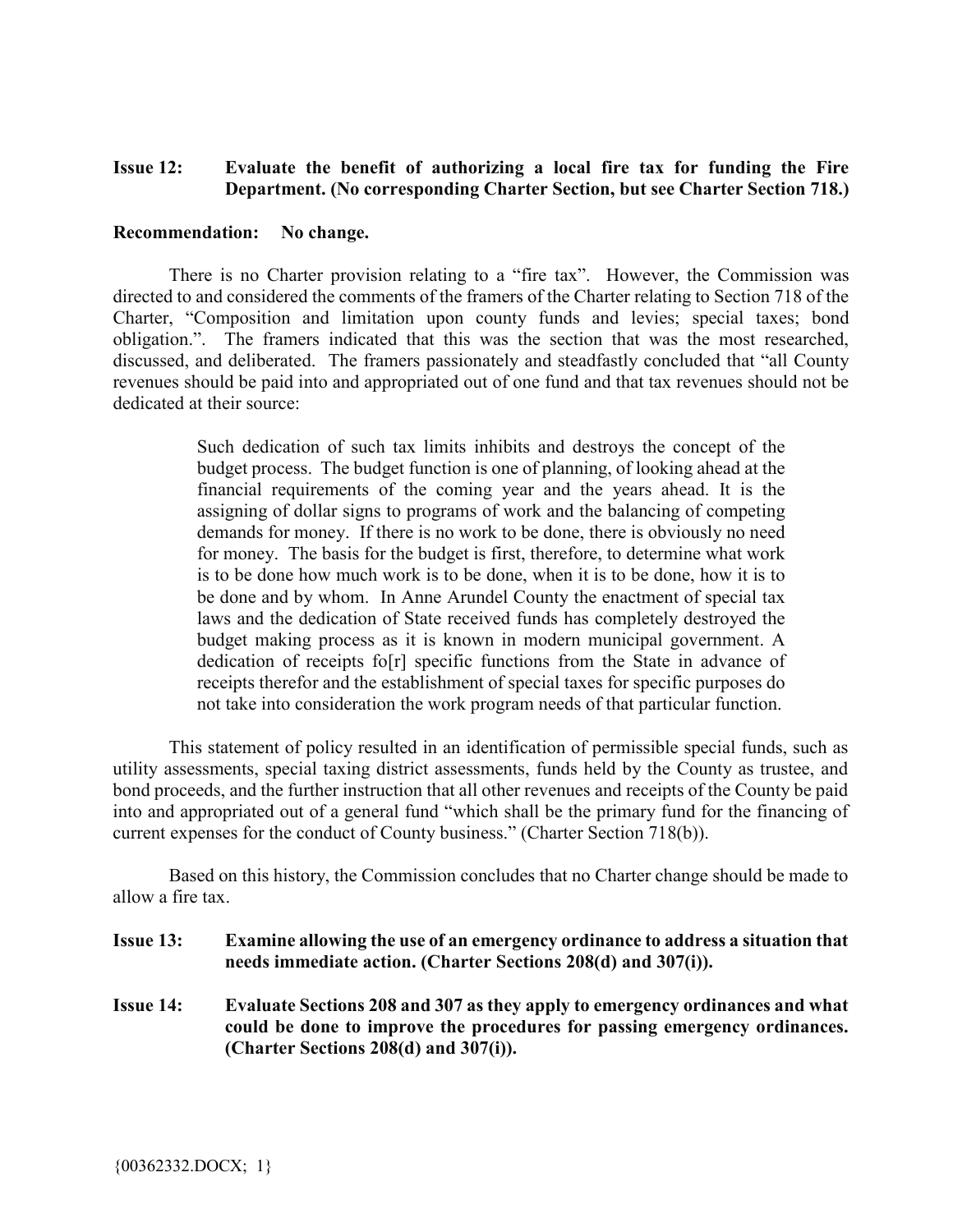## **Recommendation: Suggesting change to Charter Section 307(i) to eliminate confusion between the two types of emergency ordinance currently described in Charter Sections 208(d) and 307(i).**

Charter Sections 208(d) and 307(i) describe two types of "emergency ordinances" that can be passed by the Council. There has been confusion, and the Commission considered the background of these two provisions.

Section  $10-206(A)(2)$  of the Local Government Article of the State Code provides

that:

a County Council may pass any ordinance, resolution, or bylaw not inconsistent with State law that may aid in maintaining the peace, good government, health and welfare of the County.

This is referred to as the police power, the general welfare clause, or the general grant of power. Tyma v. Montgomery County, 253 Md. 151 (2002); Montgomery Citizens League v. Greenhalgh, 253 Md. 151 (1969).

Based on this grant of power to legislate, Article III of County Charter sets forth a legislative process. Generally, ordinances require at least four affirmative votes and become effective 45 days after they become law. An ordinance becomes law when signed by the County Executive. See Charter  $\S 307(j)$ .

Subsection 307(i) of the Charter sets forth an exception to the general rule, providing that an ordinance "declared by the County Council to be an emergency ordinance necessary for the immediate preservation of the public peace, health, safety and welfare" takes effect from the date it becomes law. As per § 307(f), such an emergency ordinance requires the affirmative vote of at least five members of the County Council.

Subsection 307(i) distinguishes the emergency ordinances addressed in § 307 from emergency ordinances defined in § 208(d) of the Charter. The emergency ordinances defined in Charter Section 208(d) are required to deal with "**an actual acute emergency** necessary for the immediate preservation of the public peace, health, safety and welfare" (emphasis added) and which necessitate an emergency legislative session. An example would be an ordinance affirming the County Executive's declaration of a civil emergency under Article 1, Title 6 of the County Code.

While the language is similar, it is clear that  $\S 307$  is addressing "emergency" ordinances that may be needed to be expedited but that are not required to deal with acute emergencies. The two types of emergency ordinances are distinguished by the degree of the emergency at issue. The framers of the Charter recognized that, while not rising to the level of an actual acute emergency, there may be instances in which it would not be feasible, prudent, or desirable to delay the enactment of an ordinance for the 45 days after it becomes law. The procedure set forth in § 307(f) and the effective date provided for in § 307(i) are intended to provide that flexibility. As stated by The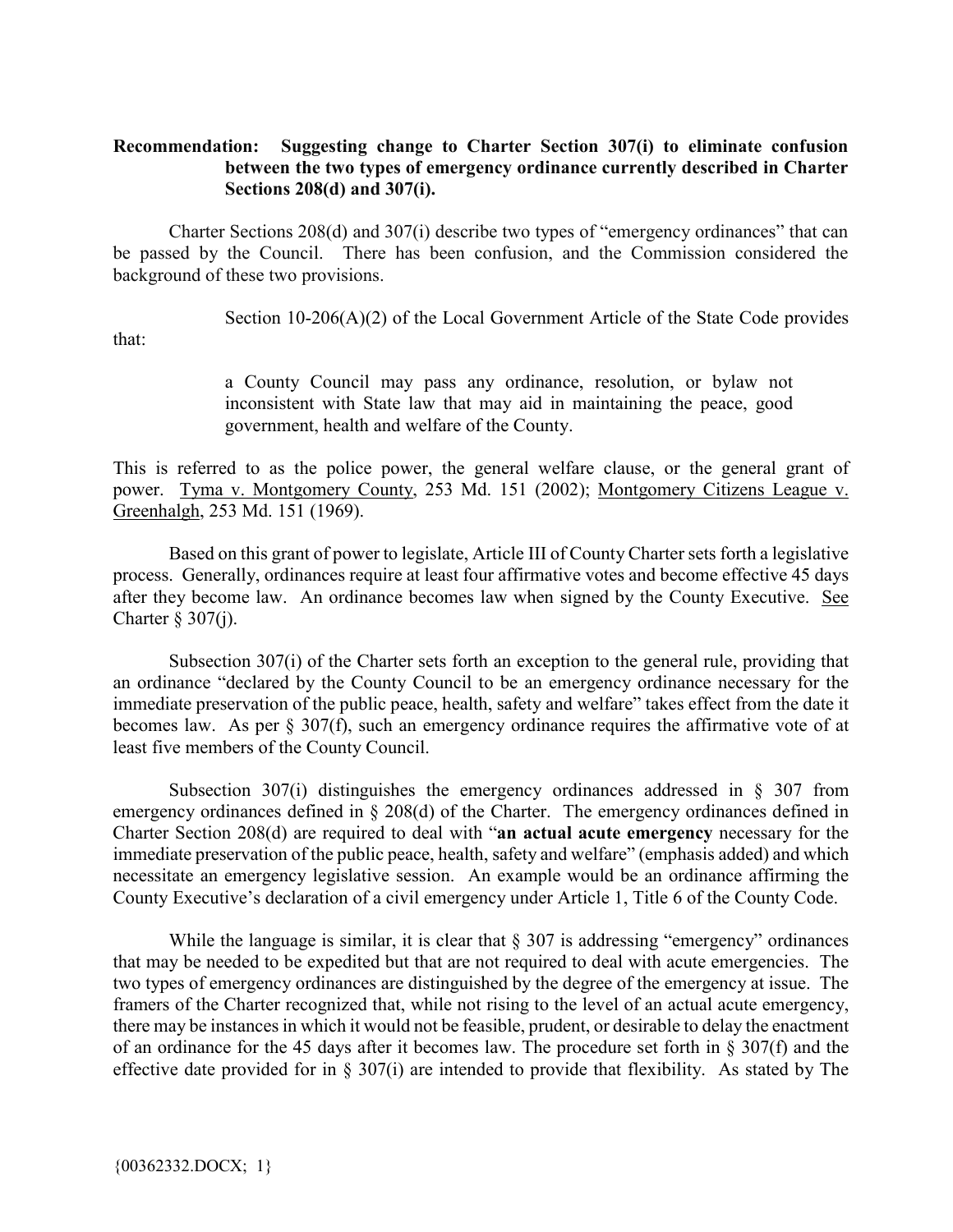Charter Board of Anne Arundel County in 1963 in the publication, "The Proposed Charter for Anne Arundel County" as to the distinction between the emergencies addressed in  $\S 307(i)$ :

> This section defines the two types of emergency ordinances. The term "emergency ordinance", more particularly defined in Section 208(d), is derived from Article III, Section 15 of the State Constitution d the term "an acute emergency" has been defined by the Court of Appeals in the case of Washington Suburban Sanitary Commission v. Buckley, 197 Md. 203, 78A.(2d) [sic] 638 [to] mean that there must be an actual acute emergency to render the ordinance valid. . . . The second class or type of emergency ordinance is an ordinance passed at the annual legislative session or on monthly legislative session-day which is "declared" by the County Council to be an emergency ordinance necessary for the immediate preservation of the public peace, health, safety and welfare. This language was derived from Article XVI, Section 2 of the State Constitution [("The Referendum")].

The only real practical effect of enacting an emergency ordinance under  $\S 307$  is this more immediate effective date. The safeguard against abuse is the requirement of more than a mere majority of affirmative votes.

The Commission recommends changes to Charter Section 307(i) to better distinguish the two types of emergency ordinance. The suggested change is included in Appendix A.

## **Issue 15: Evaluate the need to update or amend Title 6 of Article 1 [of the County Code] pertaining to civil emergencies. (No corresponding Charter Section.)**

## **Recommendation: No change.**

The Commission considered this issue, which involves provisions in the County Code and not the County Charter. The Commission concludes that it is not within the scope of the Charter and recommends no change.

## **Issue 16: Consider making the language of the Charter more gender neutral. (Various Charter provisions, including Charter Section 302.)**

## **Recommendation: Make change to affected Charter Sections.**

The Commission reviewed the Charter as a whole, and agreed that references to "he", "him", and "his" should be modified. The Law Office is exploring a way in which to make these global changes without having to include all affected Charter Sections in the legislation.

The Commission also looked at Section 302 of the Charter, which relates to the "Chairman"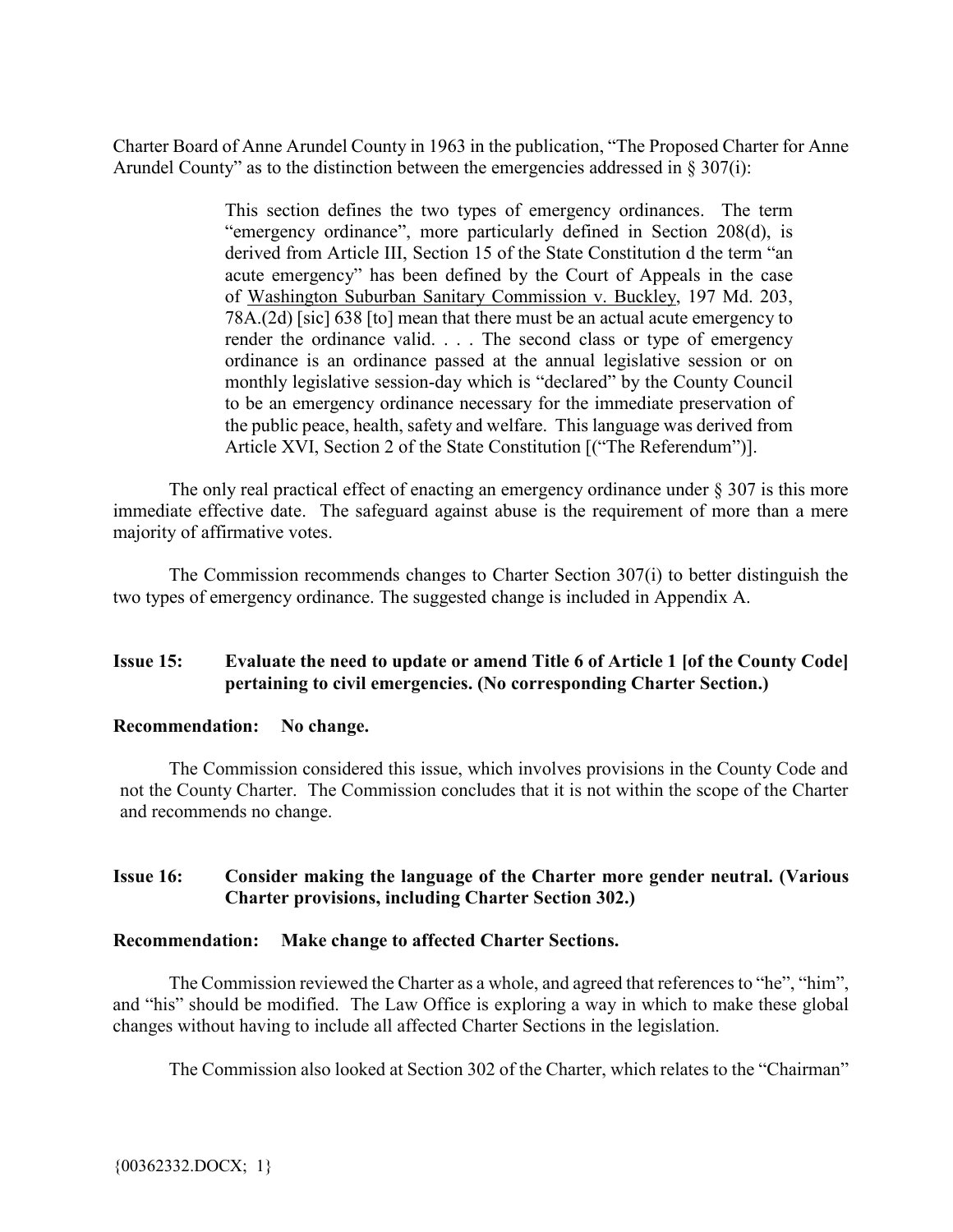of the County Council, and recommends that "Chairman" be changed to "Chair". Suggested language to make this change is attached as part of Appendix A.

### **Other Comments and Recommendations**

There was several other issues that the Commission reviewed on its own, and it decided to make recommendations as follows.

**Charter Section 307(h):** The Commission recommends that the outdated reference to posting bills on a bulletin board when introduced be amended to allow posting on the County's website. Suggested language is included in Appendix A.

**Charter Section 311(c):** The Auditor appeared before the Commission and discussed Charter Section 311, which outlines the Auditor's duties. One of the issues raised by the Auditor was the scope of the "additional duties" that may be assigned by the Council under Charter Section 311(c). The Auditor felt that these duties should be related to the finances and financial affairs of the County. Based on that discussion, the Commission agreed and recommends that Charter Section 311(c) be modified. The suggested language is included in Appendix A.

**Charter Section 1202:** This section addresses appointment of the Charter Review Commission, and ties the timing of the appointment to the publication of the decennial census data. An issue arose with respect to the 2020 census because the data was late in being released due to the COVID pandemic and other issues. As such, the Commission was seated later than usual, and this resulted in issues of timing in considering redistricting of the County's councilmanic districts as it related to candidate filing deadlines. Therefore, the Commission recommends that Charter Section 1202 be amended to tie the appointment of the Commission to the census itself and not to the release of the results of the census. Suggested language is included in Appendix A and would result in the Commission being appointed on or before the first day of the Council's annual legislative (generally May 1) in a census year.

It should be noted that the Commission also considered whether there should be two separate commissions appointed for redistricting and Charter revision. The Commission looked at other County Charters that provide for the appointment of two separate commissions, and concluded that there should no recommendation to change that provision of the Charter.

**Public Campaign Finance:** The Commission discussed a local system of public campaign finance as permitted by § 13-505 of the Election Law Article of the State Code. The Commission noted that a Resolution proposing an amendment to the Charter to require the establishment of such a system (Resolution No. 1-22) was recently defeated, and, therefore, the Commission decided not to recommend it at this time.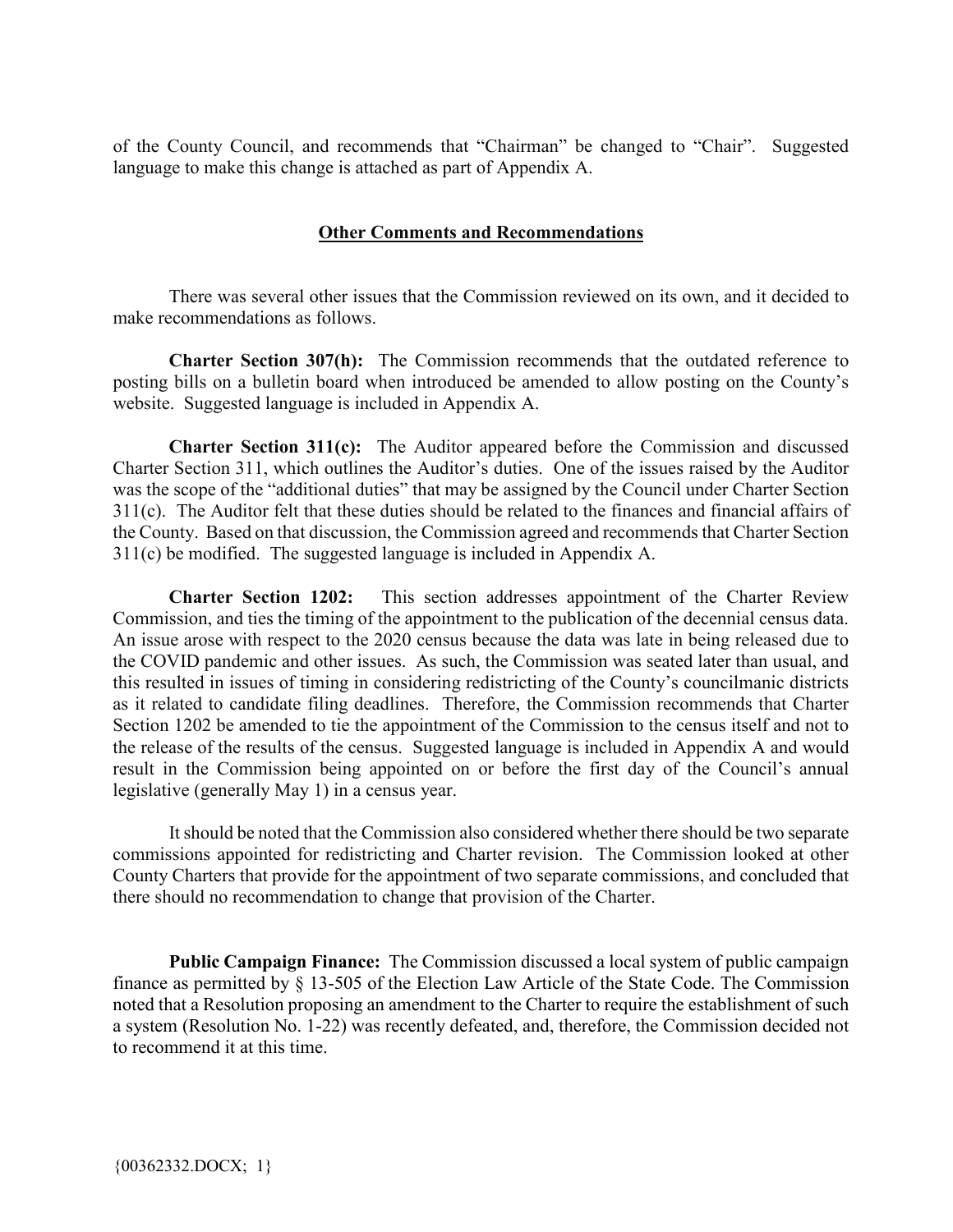# **Conclusion**

[To be inserted by the Commission.]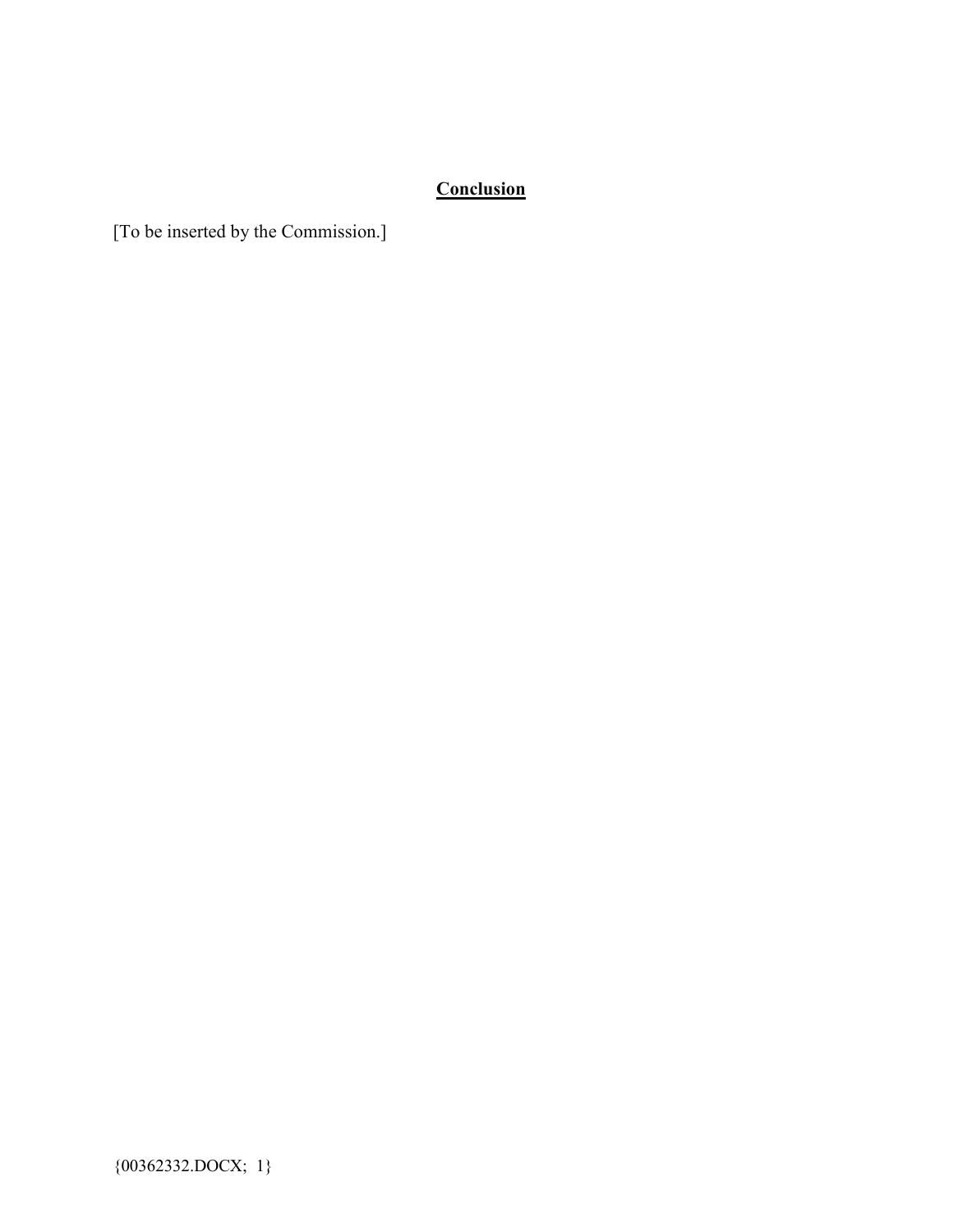#### **APPENDIX A**

### **ARTICLE II. THE COUNTY COUNCIL**

#### **Sec. 203. Term of office.**

 Each member of the County Council shall hold office for a term of four years commencing on the first Monday in December following election, or as soon thereafter as practicable, and shall enter upon the duties of the office immediately upon qualification and serve until a successor shall qualify. No person elected or appointed to the office of County Councilmember shall be eligible to succeed himself or herself in the office if he or she has served in the office for **[[**two**]]** THREE full consecutive four-year terms at or after **[[**January 1, 1994**]]** 2026.

#### **Sec. 204. Compensation.**

 Each member of the County Council shall be paid **[[**for the performance of his duties as provided in this Charter the sum of Twenty-one Hundred Dollars (\$2,100.00) per annum. Such salary shall be**]]** IN ACCORDANCE WITH THE RECOMMENDATIONS OF THE SALARY STANDARD COMMISSION ADOPTED BY ORDINANCE OF THE COUNTY COUNCIL in full compensation for all services required by law or by this Charter to be performed by the members of the County Council. No member of the County Council shall be entitled to any other allowance of any kind, except **[[**that**]]**, subject to approval of the Council, **[[**he may be allowed his**]]** actual necessary expenses incurred in representing the County beyond the geographical boundaries thereof.

#### **ARTICLE III. THE LEGISLATIVE BRANCH**

## **Sec. 302. Officers.**

(a) **Presiding Officer.** The County Council at its regular meeting or session in December of each year shall elect from its membership a **[[**Chairman**]]** CHAIR and a Vice **[[**Chairman**]]**  CHAIR. The **[[**Chairmen**]]** CHAIR, or, in **[[**his**]]** THE CHAIR'S absence, the Vice **[[**Chairman**]]**  CHAIR, shall preside at all meetings and legislative sessions. In the event of the death, resignation, or disqualification of the **[[**Chairman**]]** CHAIR, the Vice **[[**Chairman**]]** CHAIR shall serve as **[[**Chairman**]]** CHAIR until a new **[[**Chairman**]]** CHAIR is elected as provided in this section. On all questions before the County Council the **[[**Chairman**]]** CHAIR and Vice **[[**Chairman**]]** CHAIR shall have and may exercise the vote to which each is entitled as a Councilmember. In the event of the absence of both the **[[**Chairman**]]** CHAIR and Vice **[[**Chairman**]]** CHAIR, the members present, shall select one of their member to act as **[[**Chairman**]]** CHAIR pro tem, who, while so acting shall have all the authority and voting rights of the **[[**Chairman**]]** CHAIR.

> **[[ ]]** - Denote deleted language. All Caps – Denote added language. {00355453.DOCX; 1}1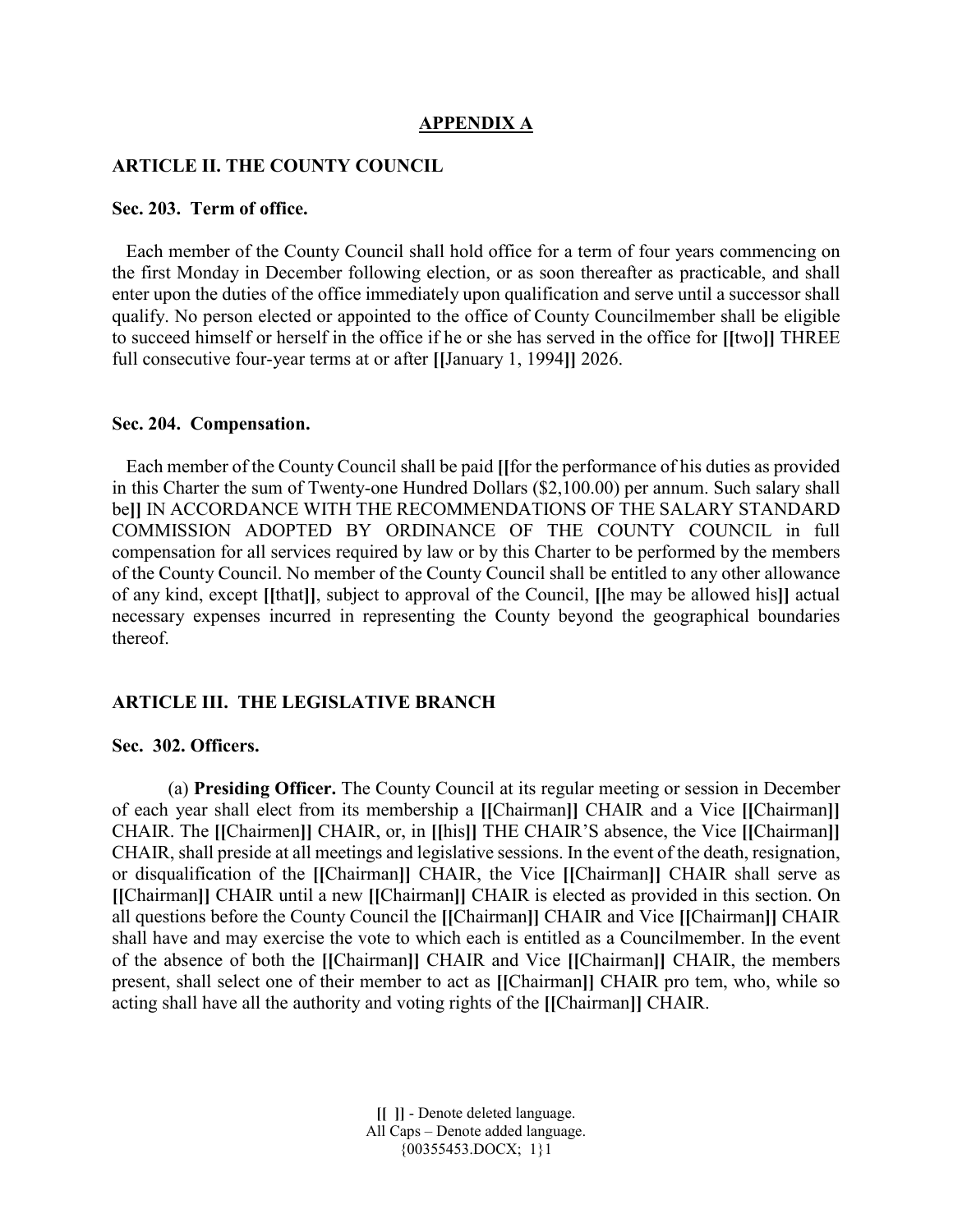#### **Sec. 307. Legislative Procedure.**

(h) **Publication of County Laws.** On the introduction of any bill, a copy thereof and notice of the time and place of the hearing shall be posted by the Administrative Officer to the County Council as soon as practicable **[[**on an official bulletin board to be set up by the County Council in a public place**]]** ON THE COUNTY'S WEBSITE, and **[[**additional**]]** PRINTED copies of the bill shall be made available to the public and to the press. Every copy of each bill shall bear the name of the member of the Council introducing it and the date it was introduced for the consideration of the Council; and no bill, unless it be an emergency bill, shall be passed before the seventh calendar day after such date. **[[**Upon the passage of any bill by the County Council, it**]]** EACH BILL shall receive such publication as may from time to time be required by law.

\*\*\*

(i) **Effective Date of Ordinances.** Except as provided in Section 710 of this Charter for the Annual Budget and Appropriation Ordinance and ordinances levying taxes or assessments to support the budget, and except for any ordinance related to transfers of appropriations under Charter Section 711, supplementary appropriations under Charter Section 712, and amendments of the capital budget under Charter Section 716, any ordinance enacted by the County Council shall take effect forty-five days after it becomes law, unless declared to be effective on a later date. Ordinances related to transfers of appropriations under Charter Section 711, supplementary appropriations under Charter Section 712, and amendments of the capital budget under Charter Section 716 shall take effect from the date they become law. If an ordinance is an emergency ordinance as defined in Section 208(d) IT SHALL TAKE EFFECT FROM THE DATE IT BECOMES LAW. **[[**or if**]]** THE COUNTY COUNCIL MAY DECLARE an ordinance passed at an annual legislative session or a monthly legislative session-day **[[**be declared by the County Council**]]** to be an emergency ordinance necessary for the immediate preservation of the public peace, health, safety and welfare, AND it shall take effect from the date it becomes law. An emergency ordinance UNDER SUBSECTION 208(E) OR THIS SUBSECTION shall not levy taxes, create revenue, or grant a franchise or special privilege, or abolish or create any office or change any salary, term or duty of any officer or create any vested right or interest or create or expand any Capital Project, or increase the funding thereof (except in cases where the increase in funding is required solely to meet cost escalation and does not affect the scope of the project as originally budgeted).

#### **Sec. 311. Duties of the County Auditor.**

(c) **County Council – power to assign additional duties.** The County Council shall have the power to implement the provisions of this section and to assign additional functions, duties and personnel to the County Auditor **[[**not inconsistent with those provided herein**]]** RELATED TO THE FINANCES AND FINANCIAL AFFAIRS OF THE COUNTY. The County Council to the extent permitted by law may by resolution authorize the County Auditor to examine and audit the books and records of persons or firms contracting with the County when in its judgment such action is needed to protect the interests of the County. All actions of the County Council pursuant

> **[[ ]]** - Denote deleted language. All Caps – Denote added language. {00355453.DOCX; 1}2